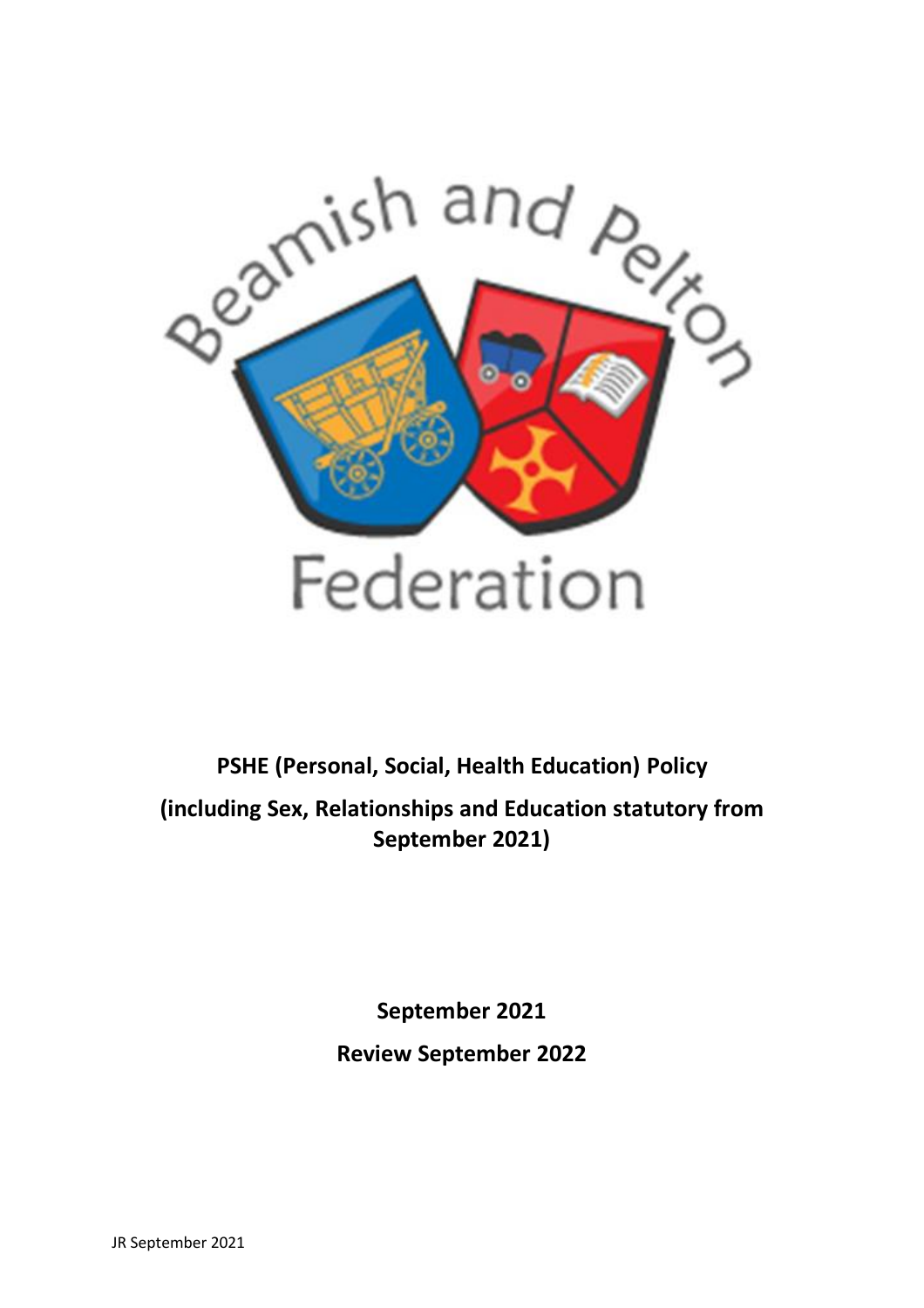## **Context**

All schools must provide a curriculum that is broadly based, balanced and meets the needs of all pupils. Under section 78 of the Education Act 2002 and the Academies Act 2010, a PSHE curriculum:

- Promotes the spiritual, moral, cultural, mental and physical development of pupils at the school and of society.
- Prepares pupils at the school for the opportunities, responsibilities and experiences of later life.

## **PSHE**

At the Beamish and Pelton Federation, we teach Personal, Social, Health Education as a wholeschool approach to underpin children's development as people and because we believe that this also supports their learning capacity. We use the Jigsaw Programme, which offers us a comprehensive, carefully thought-through Scheme of Work which brings consistency and progression to our children's learning in this vital curriculum area.

This also supports the "Personal Development" and "Behaviour and Attitude" aspects required under the Ofsted Inspection Framework, as well as significantly contributing to the school's Safeguarding and Equality Duties, the Government's British Values agenda and the SMSC (Spiritual, Moral, Social, Cultural) development opportunities provided for our children.

#### **Statutory Relationships and Health Education**

"The Relationships Education, Relationships and Sex Education and Health Education (England) Regulations 2019, made under sections 34 and 35 of the Children and Social Work Act 2017, make Relationships Education compulsory for all pupils receiving primary education…They also make Health Education compulsory in all schools except independent schools. Personal, Social, Health and Economic Education(PSHE) continues to be compulsory in independent schools."

DfE Guidance p.8

"Today's children and young people are growing up in an increasingly complex world and living their lives seamlessly on and offline. This presents many positive and exciting opportunities, but also challenges and risks. In this environment, children and young people need to know how to be safe and healthy, and how to manage their academic, personal and social lives in a positive way."

"This is why we have made Relationships Education compulsory in all primary schools in England…as well as making Health Education compulsory in all state-funded schools."

"In primary schools, we want the subjects to put in place the key building blocks of healthy, respectful relationships, focusing on family and friendships, in all contexts, including online. This will sit alongside the essential understanding of how to be healthy."

"These subjects represent a huge opportunity to help our children and young people develop. The knowledge and attributes gained will support their own, and others' wellbeing and attainment and help young people to become successful and happy adults who make a meaningful contribution to society."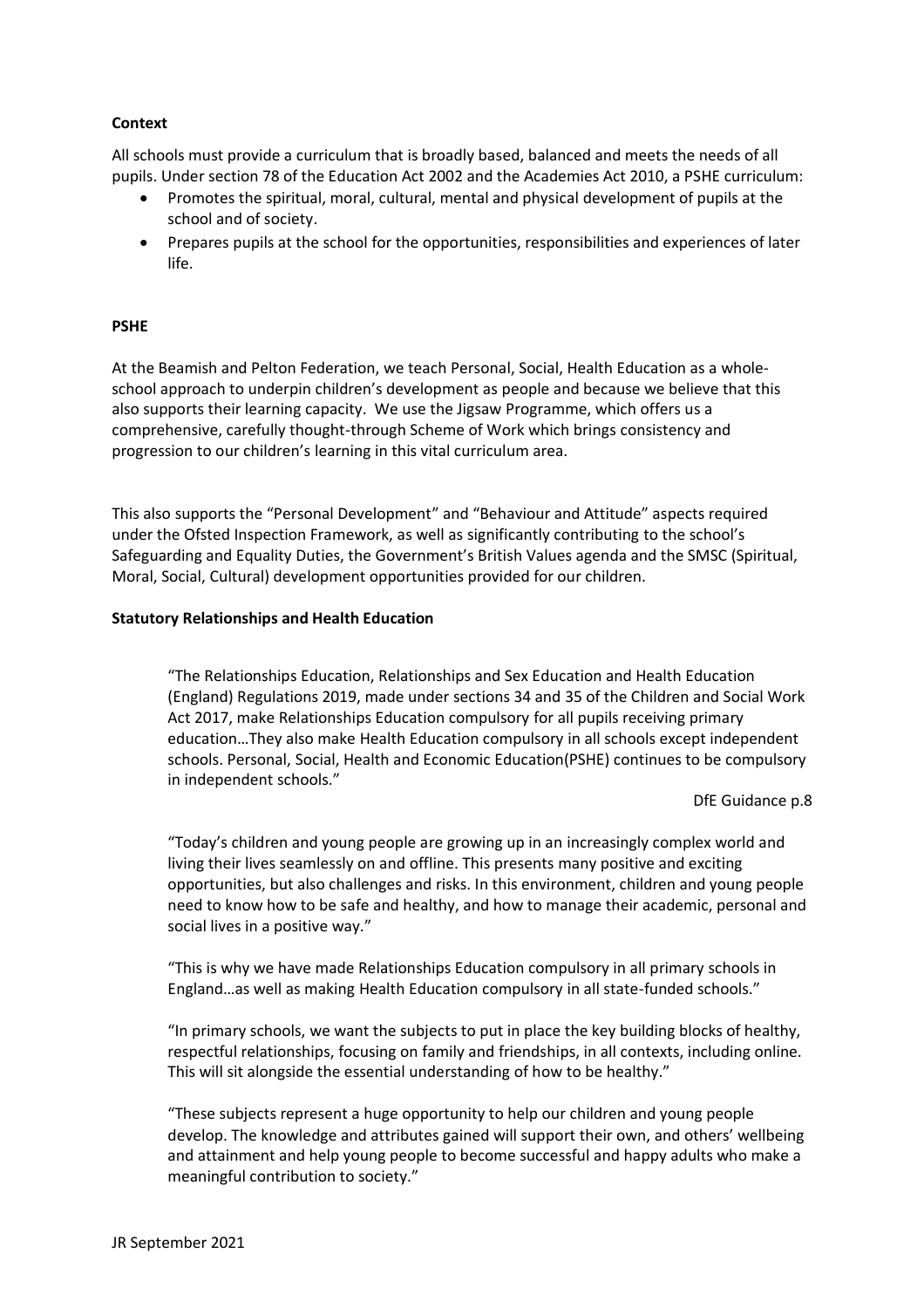"Schools are free to determine how to deliver the content set out in the DfE guidance 2019 in the context of a broad and balanced curriculum. Effective teaching in these subjects will ensure that core knowledge is broken down into units of manageable size and communicated clearly to pupils, in a carefully sequenced way, within a planned programme of lessons."

DfE Guidance p.8

"All schools must have in place a written policy for Relationships Education and RSE." DfE Guidance p.11

Here, at The Beamish and Pelton Federation, we value PSHE as one way to support children's development as human beings, to enable them to understand and respect who they are, to empower them with a voice and to equip them for life and learning.

We include the statutory Relationships and Sex Education within our whole-school PSHE Programme. RSE is life-long learning about physical, moral and emotional development. Children learn about healthy relationships, different families, respect, love and care. In addition, children will be taught age-appropriate information about puberty, hygiene, the body and sexual reproduction.

To ensure progression and a spiral curriculum we use Jigsaw as our chosen teaching and learning programme and tailor it to your children's needs. This programme's complimentary update policy ensures we are always using the most up to date teaching materials and that our teachers are wellsupported.

Our PSHE policy is informed by existing DfE guidance:

- Keeping Children Safe in Education (statutory guidance)
- Respectful School Communities: Self Review and Signposting Tool (a tool to support a whole school approach that promotes respect and discipline)
- Behaviour and Discipline in Schools (advice for schools, including advice for appropriate behaviour between pupils)
- Equality Act 2010 and schools
- SEND code of practice: 0 to 25 years (statutory guidance)
- Alternative Provision (statutory quidance)
- Mental Health and Behaviour in Schools (advice for schools)
- Preventing and Tackling Bullying (advice for schools, including advice on cyberbullying)
- Sexual violence and sexual harassment between children in schools (advice for schools)
- The Equality and Human Rights Commission Advice and Guidance (provides advice on avoiding discrimination in a variety of educational contexts)
- Promoting Fundamental British Values as part of SMSC in schools (guidance for maintained schools on promoting basic important British values as part of pupils' spiritual, moral, social and cultural (SMSC)
- SMSC requirements for independent schools (guidance for independent schools on how they should support pupils' spiritual, moral, social and cultural development).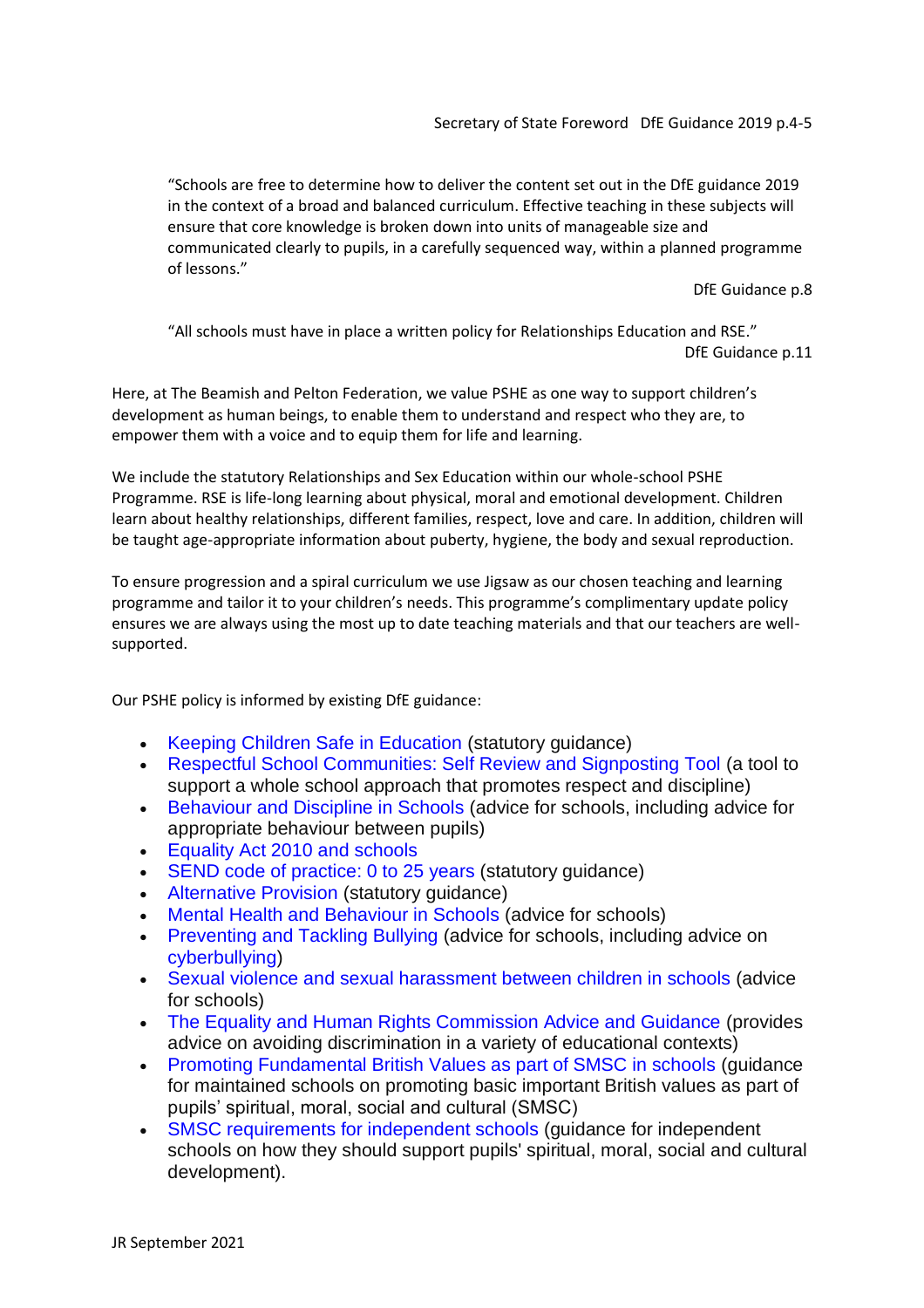The Jigsaw Programme is aligned to the PSHE Association Programmes of Study for PSHE.

#### **What do we teach when and who teaches it?**

### **Whole-school approach**

Jigsaw covers all areas of PSHE for the primary phase including statutory Relationships and Health Education. The table below gives the learning theme of each of the six Puzzles (units) and these are taught across the school; the learning deepens and broadens every year.

| <b>Term</b>      | <b>Puzzle (Unit)</b>             | Content                                                                                                                                          |
|------------------|----------------------------------|--------------------------------------------------------------------------------------------------------------------------------------------------|
| Autumn 1:        | Being Me in My<br>World          | Includes understanding my own identity and how I fit well in<br>the class, school and global community. Jigsaw Charter<br>established.           |
| <b>Autumn 2:</b> | Celebrating<br><b>Difference</b> | Includes anti-bullying (cyber and homophobic bullying<br>included) and understanding                                                             |
| Spring 1:        | Dreams and Goals                 | Includes goal-setting, aspirations, who do I want to become<br>and what would I like to do for work and to contribute to<br>society              |
| Spring 2:        | <b>Healthy Me</b>                | Includes drugs and alcohol education, self-esteem and<br>confidence as well as healthy lifestyle choices, sleep, nutrition,<br>rest and exercise |
| Summer 1:        | Relationships                    | Includes understanding friendship, family and other<br>relationships, conflict resolution and communication skills,<br>bereavement and loss      |
| Summer 2:        | <b>Changing Me</b>               | Includes Relationships and Sex Education in the context of<br>coping positively with change                                                      |

At the Beamish and Pelton Federation School we allocate 40 to 60 minutes per week to PSHE in order to teach the PSHE knowledge and skills in a developmental and age-appropriate way.

These explicit lessons are reinforced and enhanced in many ways:

Assemblies and collective worship, praise and reward system, Learning Charter, through relationships child to child, adult to child and adult to adult across the school. We aim to 'live' what is learnt and apply it to everyday situations in the school community.

Class teachers deliver the weekly lessons to their own classes.

# **Relationships Education**

*What does the DfE statutory guidance on Relationships Education expect children to know by the time they leave primary school?*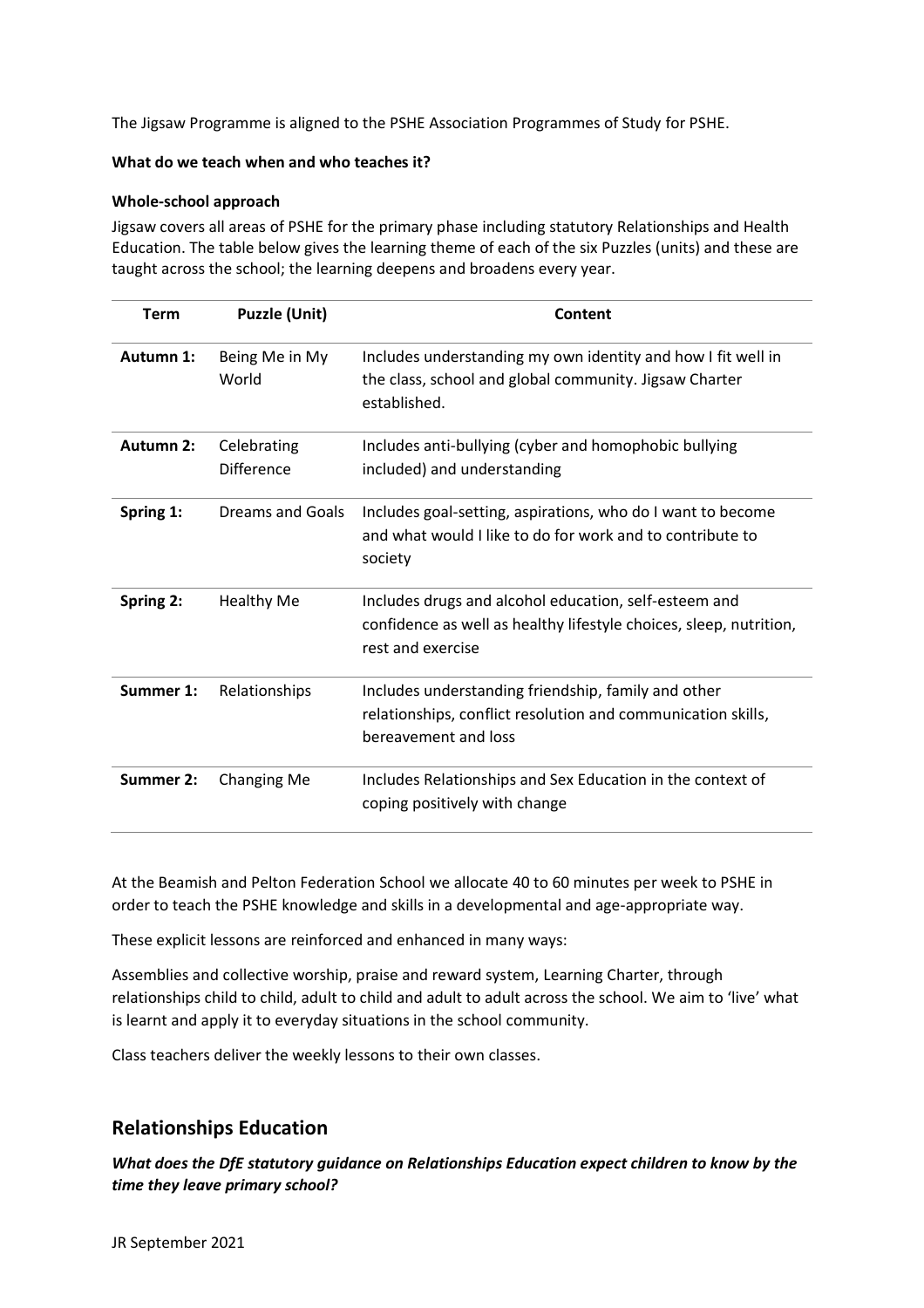Relationships Education in primary schools will cover 'Families and people who care for me', 'Caring friendships', 'Respectful relationships', 'Online relationships', and 'Being safe'.

Whilst the Relationships Puzzle (unit) in Jigsaw covers most of the statutory Relationships Education, some of the outcomes are also taught elsewhere in Jigsaw e.g. the Celebrating Difference Puzzle helps children appreciate that there are many types of family composition and that each is important to the children involved. This holistic approach ensures the learning is reinforced through the year and across the curriculum.

# **Health Education**

## *What does the DfE statutory guidance on Health Education expect children to know by the time they leave primary school?*

Health Education in primary schools will cover 'Mental wellbeing', 'Internet safety and harms', Physical health and fitness', Healthy eating', 'Drugs, alcohol and tobacco', 'Health and prevention', 'Basic First Aid', 'Changing adolescent body'.

The expected outcomes for each of these elements can be found further on in this policy. The way the Jigsaw Programme covers these is explained in the mapping document: Jigsaw 3-11 and Statutory Relationships and Health Education.

It is important to explain that whilst the Healthy Me Puzzle (unit) in Jigsaw covers most of the statutory Health Education, some of the outcomes are taught elsewhere in Jigsaw e.g. emotional and mental health is nurtured every lesson through the Calm me time, social skills are grown every lesson through the Connect us activity and respect is enhanced through the use of the Jigsaw Charter.

Also, teaching children about puberty is now a statutory requirement which sits within the Health Education part of the DfE guidance within the 'Changing adolescent body' strand, and in Jigsaw this is taught as part of the Changing Me Puzzle (unit).

# **Sex Education**

The DfE Guidance 2019 (p.23) recommends that all primary schools 'have a sex education programme tailored to the age and the physical and emotional maturity of the pupils.

However, 'Sex Education is not compulsory in primary schools'. (p. 23)

Schools are to determine the content of sex education at primary school. Sex education 'should ensure that both boys and girls are prepared for the changes that adolescence brings and – drawing on knowledge of the human life cycle set out in the national curriculum for science - how a baby is conceived and born'.

We understand our responsibility to deliver a high-quality, age-appropriate and evidence-based relationships, sex and health curriculum for all our pupils. The programme we use is based on the needs of the children and the outcomes are appropriate to their age, ability and level of maturity. We use a variety of teaching methods and resources to provide an engaging curriculum that meets the needs of all pupils. The Beamish and Pelton Federation believe that in providing a RSE curriculum throughout school, this will safeguard them for the future; learning key knowledge and skills which will keep them safe and prepare them for adult life.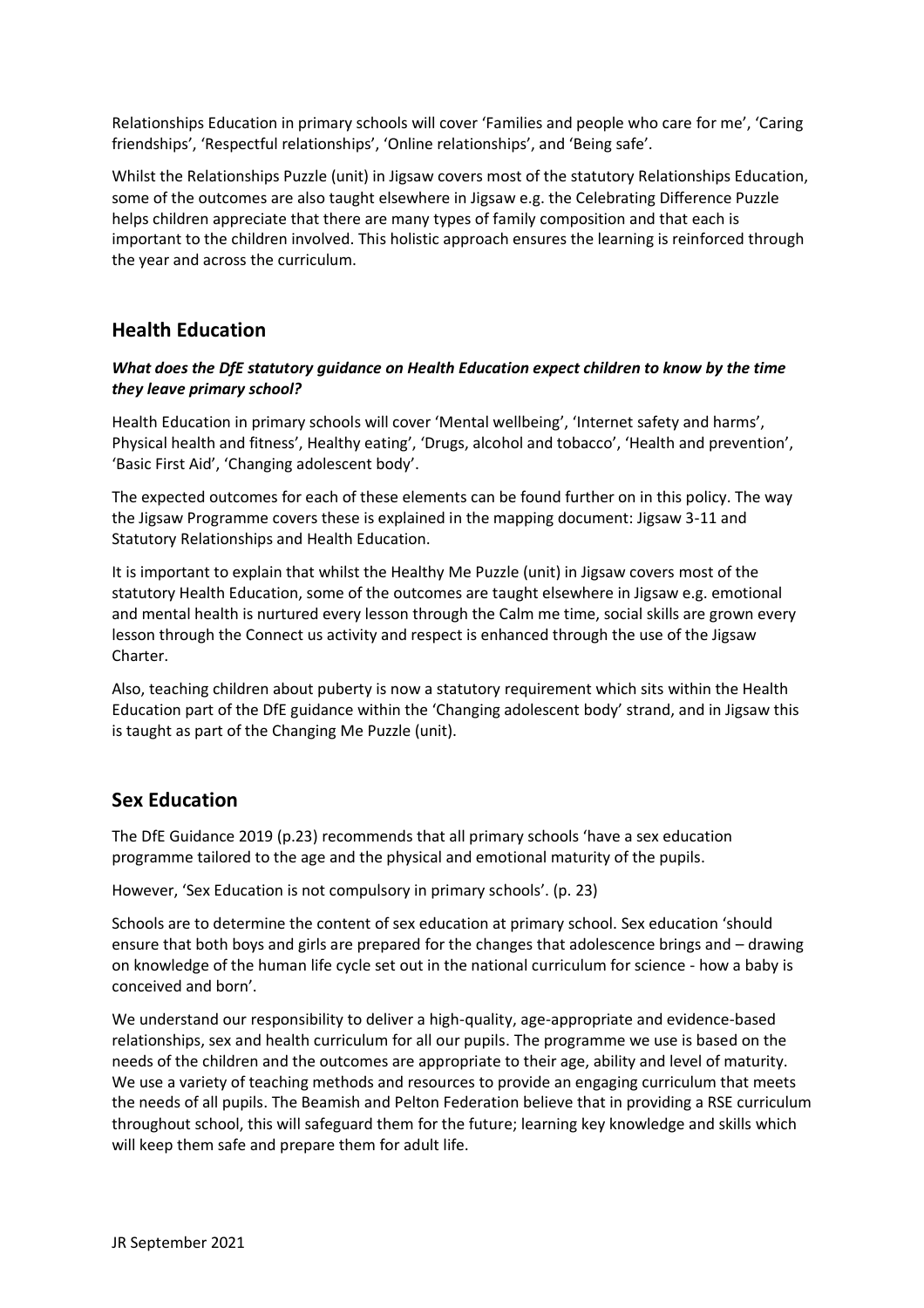## **Parents' right to request their child be excused from Sex Education**

"Parents have the right to request that their child be withdrawn from some or all of sex education delivered as part of statutory Relationships and Sex Education" DfE Guidance p.17

The Beamish and Pelton Federation believe that the role of parents in the development of their children's understanding about relationships is vital. We will ensure parents know what will be taught and when, and we will make parents aware of their right to withdraw their child from certain aspects of SRE.

We conclude that sex education refers to Human Reproduction, and we will therefore inform parents of their right to request their child be withdrawn from the PSHE lessons that explicitly teach this i.e. the Jigsaw Changing Me Puzzle (unit) e.g.

Year 4, Lesson 2 (Having a baby)

Year 5, Lesson 4 (Conception)

Year 6, Lesson 3 (Conception, birth)

Parents will be informed by Class Dojo, before these lessons, and parents may contact the Head Teacher to discuss withdrawal.

Puberty is taught as a statutory requirement of Health Education and covered by our Jigsaw PSHE Programme in the 'Changing Me' Puzzle (unit). In addition, reproduction will be taught as part of the science curriculum, which is also statutory.

#### **Monitoring and Review**

The Curriculum Committee of the governing body monitors this policy on an annual basis. This committee reports its findings and recommendations to the full governing body, as necessary, if the policy needs modification. The Curriculum Committee gives serious consideration to any comments from parents about the PSHE (RSHE) programme, and makes a record of all such comments. Governors scrutinise and ratify teaching materials to check they are in accordance with the school's ethos.

Parents are provided with the following information:

- The content of the relationships, sex and health curriculum
- The delivery of the relationships, sex and health curriculum, including what is taught in each year group
- The legalities surrounding withdrawing their child from the subjects

The school aims to build positive relationships with parents by inviting them into school to discuss what will be taught, address any concerns and help parents in managing conversations with their children on the issues covered by the curriculum. Parents are consulted in the review of the curriculum and this policy, and are encouraged to provide their views at any time.